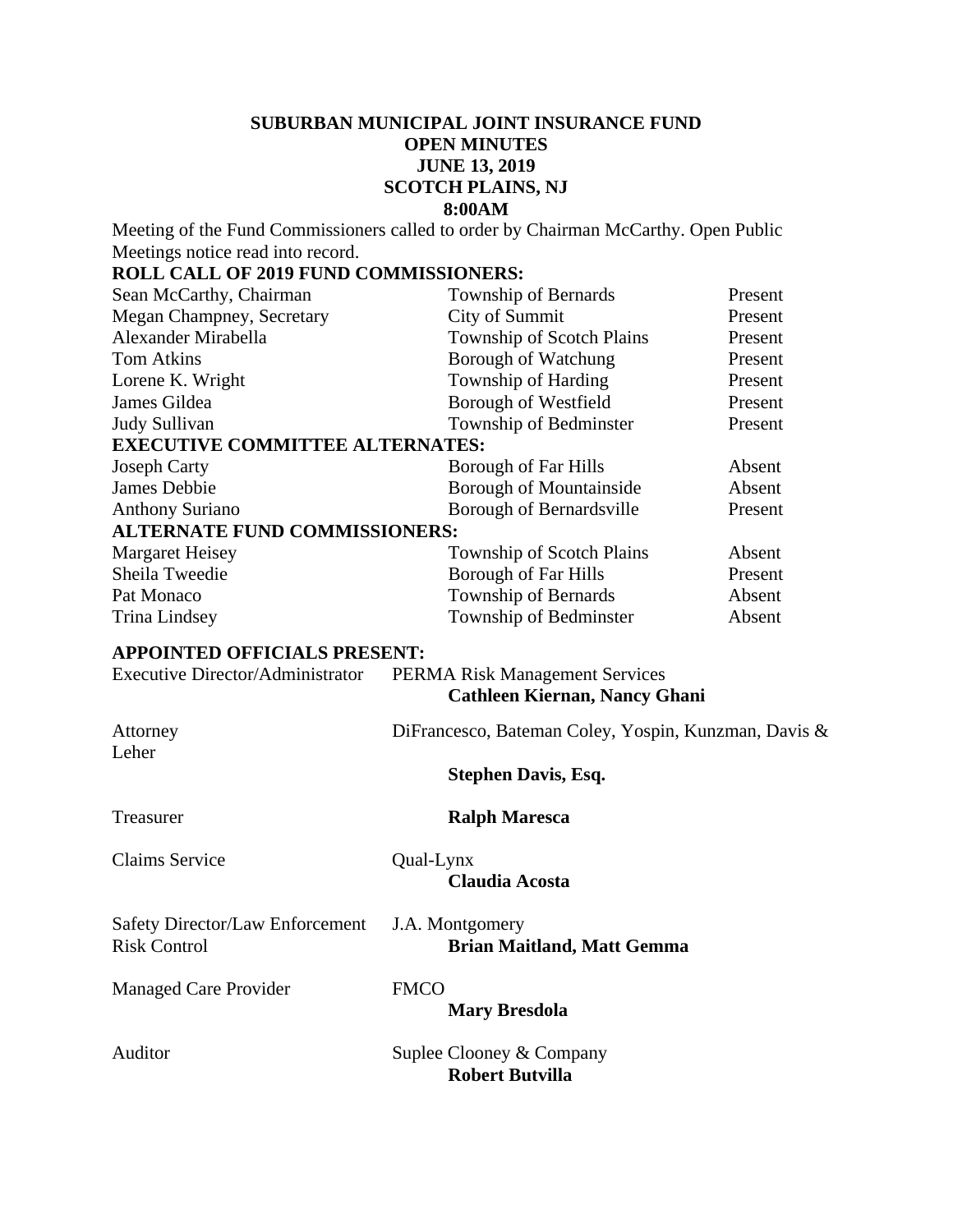### **ALSO PRESENT:**

Amy Pieroni, Acrisure Lindsay Travali, Acrisure Juanita Perez, Brown & Brown Craig Sutherland, Meeker, Sharkey & Hurley Hallee Cramer, Meeker, Sharkey & Hurley

# **MINUTES:** Open and Closed Minutes of May 9, 2019. **MOTION TO APPROVE OPEN AND CLOSED MINUTES FOR MAY 9, 2019 AS PRESENTED:**

Moved: Commissioner Atkins Second: Commissioner Gildea Vote: Unanimous

# **CORRESPONDENCE:**

NONE

## **AUDITOR**

**AUDIT REPORT AND ACTUARY VALUATION REPORT AS OF DECEMBER 31, 2018 –** 

Included with the agenda packet was the Audit Report and Actuary's Valuation Report as of December 31, 2018, as well as, the Group Affidavit to be signed indicating that each member of the Board has read the General Comments Section of the Audit Report.

Fund Auditor, Mr. Robert Butvilla from Suplee, Clooney and Company, provided an overview of the Audit Report as of December 31, 2018. Fund Auditor said the financial records are well maintained by PERMA and Fund Treasurer and concluded the review by stating the unmodified audit report did not contain any findings or comments. Executive Director said the Actuary's Valuation Reserve report as of December 31, 2018 reflects the Incurred But Not Reserved figures, which are provided to the Fund Auditor for the audit. Executive Director said both reports will be filed with the State, as well as the Actuary's certification that the reserves are accurately reflected in the audited financial statements.

**MOTION TO APPROVE YEAR-END FINANCIALS, ADOPT RESOLUTION NO. 12-19 AND EXECUTE GROUP AFFIDAVIT INDICATING THAT THE FUND COMMISSIONERS HAVE READ THE GENERAL COMMENTS SECTION OF THE AUDIT REPORT:** 

Moved: Chairman McCarthy Second: Commissioner Gildea Roll Call Vote: 9 Ayes – 0 Nays

## **EXECUTIVE DIRECTOR:**

**REPORT:** Monthly report submitted to Fund Commissioners including monthly Fast-track Accident Frequency, Fast-track Financial report, Fixed Income Portfolio Summary, Claim Activity Report, Interest Rate Summary Comparison, Monthly Loss Ratio by fund year and line of coverage and the Monthly and Annual Regulatory Checklist.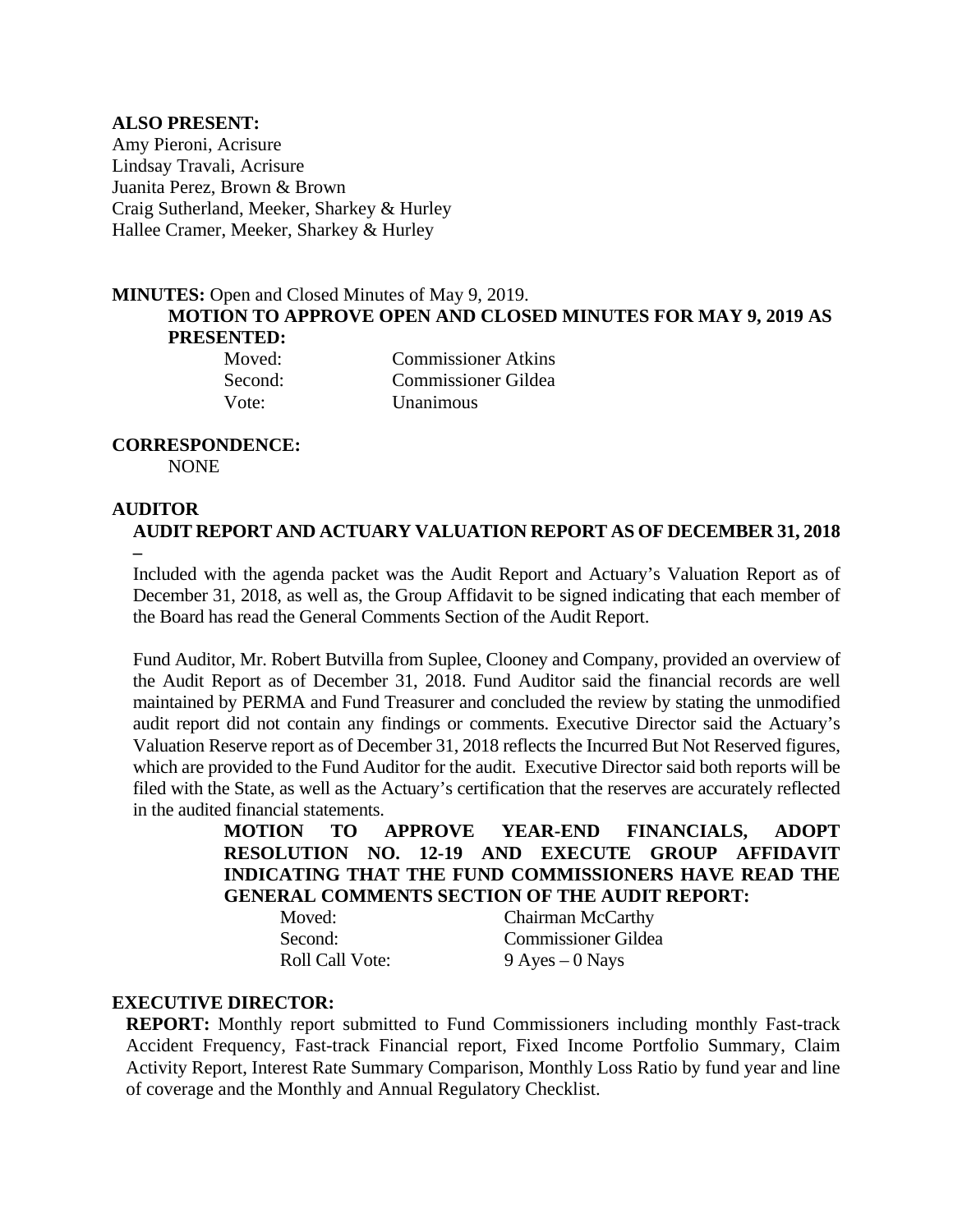Executive Director referred to the tracking reports as of April 30, 2019 and said the Financial Fast Track reflected a statutory surplus is \$3.3 million. Executive Director reviewed the Loss Ratio report and said with the exception of Fund Year 2019 all Fund Years are at or below the actuarial targets. Executive Director reviewed the Lost Time Accident Frequency (LTAF) and said the JIF's rate is 1.23; the overall MEL/JIF rate is 1.37 and the total 3-year average is 1.83.

**RCF REPORT:** The RCF met on June 5, 2019 at the Forsgate Country Club; enclosed in the agenda was Commissioner Champney's report.

**EJIF REPORT:** The EJIF met on June 5, 2019 at the Forsgate Country Club; enclosed in the agenda was Commissioner Champney's report.

**MEL REPORT:** The MEL met on June 5, 2019 at the Forsgate Country Club; enclosed in the agenda was Commissioner Champney's report. Executive Director highlighted a few items coming out of the meeting. Executive Director said both the MEL and RCF amended their Risk Management Plans to address potential claim exposure by the recent adoption of a law expanding the statute of limitations for sexual molestation claims. As previously discussed, the draft bill was amended eliminating public entities immunities under Title 59 and was signed by the Governor with a commitment from the bill's sponsors to introduce and swiftly pass a bill that will correct an error in the section of the bill relating to the liability of public entities. Executive Director said the MEL is working on a comprehensive plan to address the exposure, which will include a specialized attorney and claims administrator for these types of claims, as well as, the development of a risk control plan.

Executive Director said the MEL contracted with a Qualified Purchasing Agent (QPA) to review its procurement process who drafted a report. The report noted the MEL was following the appropriate procedures, but could benefit by procuring some services through a competitive contracting process, which would allow for 3-year contracts with options to renew for a 4<sup>th</sup> and 5<sup>th</sup> year.

Lastly, Executive Director said the MEL accepted a recommendation by the Coverage Committee to amend the Cyber Exclusion in the Casualty program to allow certain Bodily Injury and Property Damage losses to be covered. Executive Director said it would be appropriate for this JIF's Coverage Committee to review the coverage amendment; the fund office will coordinate a meeting of the committee.

Commissioner Wright referred to the MEL report and inquired about the additional limits to be available with respect to the shared liability aggregate limits. In response, Executive Director said prior to 2019 the membership had the option of purchasing up to \$20,000,000 of casualty limits. Executive Director said a school bus accident in a non-MEL member JIF highlighted the need for additional limits and as of January 1, 2019 the MEL began offering its member JIFs an additional \$10 million excess of \$20 million, which would be a shared aggregate layer by JIF members. Executive Director said the MEL Underwriting Manager expects to offer additional limits in 2020 for those JIFs that are participating in the shared aggregate program.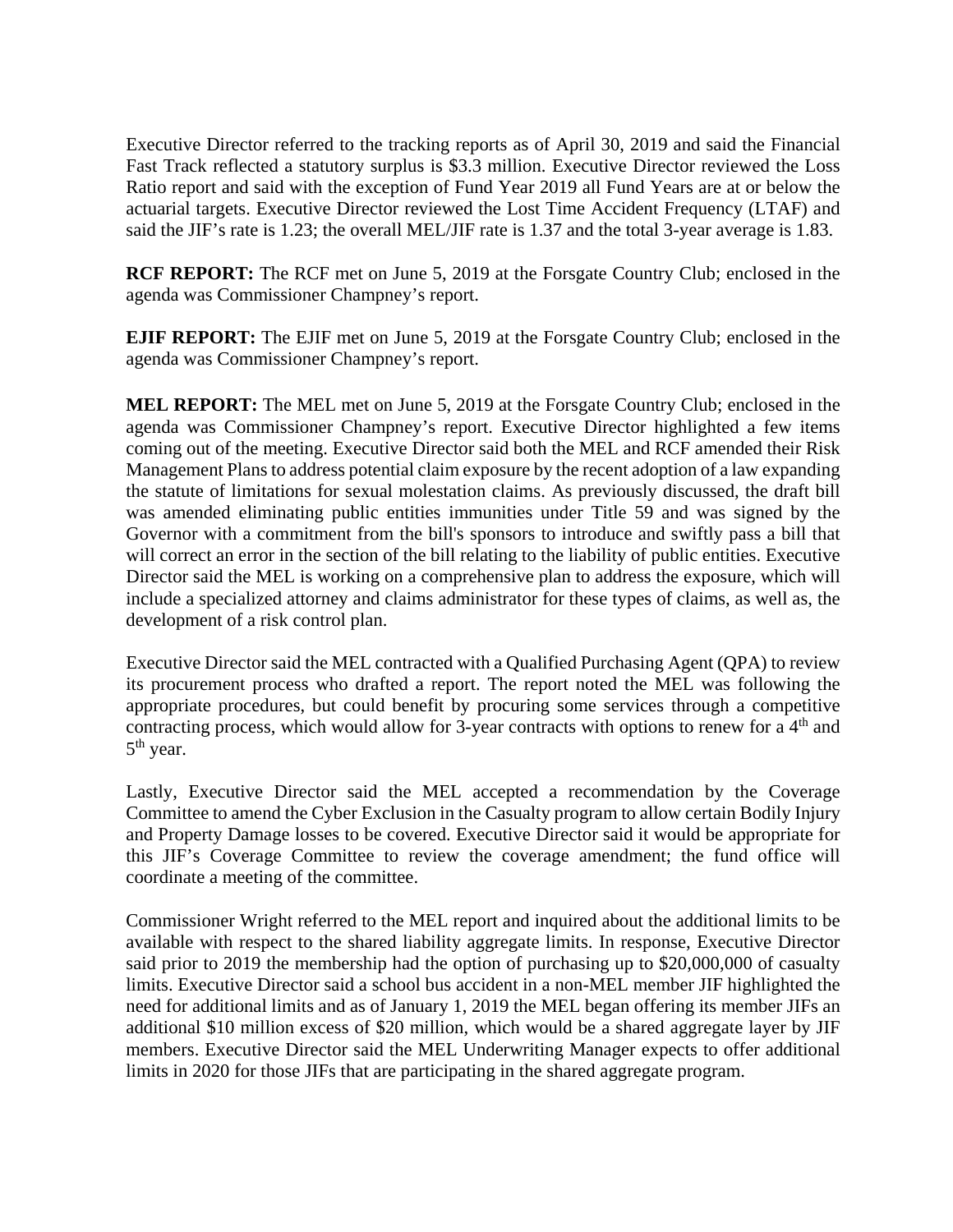**MEL MEMBERSHIP RENEWAL:** Executive Director said the Fund is scheduled to renew their MEL membership effective July 1, 2019. Enclosed in the agenda was Resolution 13-19, as well as, the Indemnity and Trust Agreement, renewing the Fund's membership in the Municipal Excess Liability Joint Insurance Fund for the period of July 1, 2019 through July 1, 2022.

> **MOTION TO ADOPT RESOLUTION 13-19 AND EXECUTE THE AGREEMENT RENEWING THE FUND'S MEMBERSHIP IN THE MUNICIPAL EXCESS LIABILITY JOINT INSURANCE FUND FOR THE PERIOD OF JULY 1, 2019 THROUGH JULY 1, 2022:**

| Moved:                 | <b>Commissioner Gildea</b> |
|------------------------|----------------------------|
| Second:                | <b>Commissioner Atkins</b> |
| <b>Roll Call Vote:</b> | $9$ Ayes $-0$ Nays         |

**SAFETY EXPO:** Executive Director said the MEL is working with the New Jersey Utility Authorities Joint Insurance Fund (NJUA) to conduct its Annual Safety Expo which includes MEL member town's water  $\&$  sewer employees. The Safety Expos will be held on June 28<sup>th</sup> at the Middlesex County Fire Academy and September 27<sup>th</sup> at the Camden County Emergency Services Training Center. Registration is through the MEL Safety Institute. A notice was emailed to all members and a copy was enclosed in the agenda.

**MEL CYBER TASK FORCE:** Executive Director said the MEL's Cyber Task Force met on April 1<sup>st</sup> and is reviewing member compliance with risk control, claims experience and next steps. Task Force is meeting again on June  $5<sup>th</sup>$  and will be developing recommendations concerning what to look for in IT professionals. Executive Director said there are a few other JIFs that will be procuring a vendor to assist with cyber securing training and intrusion testing. Enclosed in the agenda was a bulletin issued by the Task Force identifying a number of resources available without a cost.

**2019 COVERAGE DOCUMENTS:** Executive Director said the fund office will begin distributing the 2019 coverage documents to all Fund Commissioners and Risk Managers via email in the coming weeks.

**DESIGNATED EMPLOYER REPRESENTATIVE (DER) TRAINING:** Executive Director said J.A. Montgomery will be conducting DER training on 6/20/19 in Scotch Plains for JIF members and is requesting funds not to exceed \$1,185.10 based on 35 enrollees to cover the cost of training books that will be provided. Safety Director said the DER training is part of the Commercial Driver regulations under the USDOT/FMCSA; municipal employers are required to appoint a DER who must be available to receive test results and communication concerning testing of employees.

# **MOTION TO AUTHORIZE FUNDS NOT TO EXCEED \$1,185.10 RELATED TO DER TRAINING MATERIAL TO BE HELD ON 6/20/19 IN SCOTCH PLAINS:**

 Moved: Commissioner Gildea Second: Commissioner Atkins Roll Call Vote: 9 Ayes – 0 Nays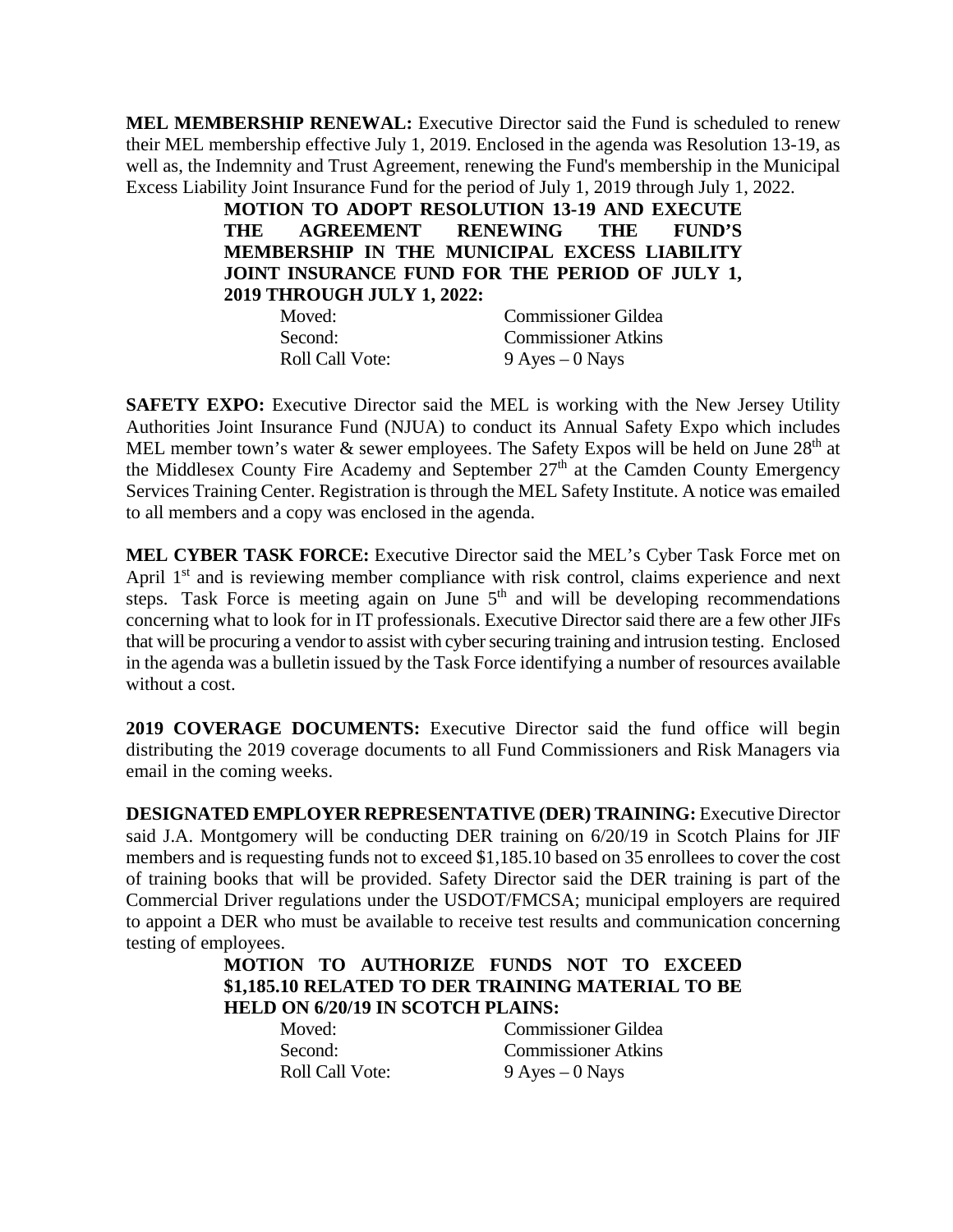# **TREASURER:**

**VOUCHER LIST:** 

#### **JUNE 2019 VOUCHER PAYMENTS, RESOLUTION 14-19**

| Fund Year 2019: | \$64,084.21 |
|-----------------|-------------|
| Total:          | \$76,834.21 |

## **CONFIRMATION OF CLAIMS PAYMENTS/CERTIFICATION OF CLAIMS' TRANSFERS FOR MONTHS OF APRIL 2019:**

| <b>Total:</b>   | \$224,532.92 |
|-----------------|--------------|
| Closed:         | \$0.00       |
| Fund Year 2015: | \$34,664.59  |
| Fund Year 2016: | \$75,320.82  |
| Fund Year 2017: | \$21,593.49  |
| Fund Year 2018: | \$39,930.20  |
| Fund Year 2019: | \$53,023.82  |

### **MOTION TO ADOPT RESOLUTION 14-19 APPROVING JUNE BILLS LIST AND APPROVE CONFIRMATION & CERTIFICATION OF APRIL 2019 CLAIM TRANSFERS AS SUBMITTED:**

| Moved:                 | Commissioner Gildea                                       |
|------------------------|-----------------------------------------------------------|
| Second:                | <b>Commissioner Mirabella</b>                             |
| <b>Roll Call Vote:</b> | $9$ Ayes $-0$ Nays                                        |
|                        | Voucher List and Treasurer's Report Made Part of Minutes. |

### **ATTORNEY:**

**REPORT:** Included in the agenda was a report of appellate decisions impacting municipalities.

Monthly Report Made Part of Minutes.

### **JIF UNDERWRITING MANAGER:**

**REPORT:** Included in the agenda was a report of certificates issued from  $4/26/19$  to 5/31/19.

Monthly Report Made Part of Minutes.

### **MEL UNDERWRITING MANAGER:**

**REPORT:** Included as part of the report were the List of Certificates issued for the period of 4/22/19 to 5/22/19.

**CYBER RISK MANAGEMENT COMPLIANCE REPORT:** Included as part of the report was a list of JIF members that submitted a cyber compliance program; report indicated that to date no members have submitted a program.

Monthly Report Made Part of Minutes.

# **MANAGED CARE:**

**MONTHLY REPORT:** Included in the agenda was the May 2019 report submitted by FMCO. Managed Care Provider said the total provider billed amount was \$908,334, was re-priced to \$214,177 for a total savings of 76% and a PPO penetration of 95%.